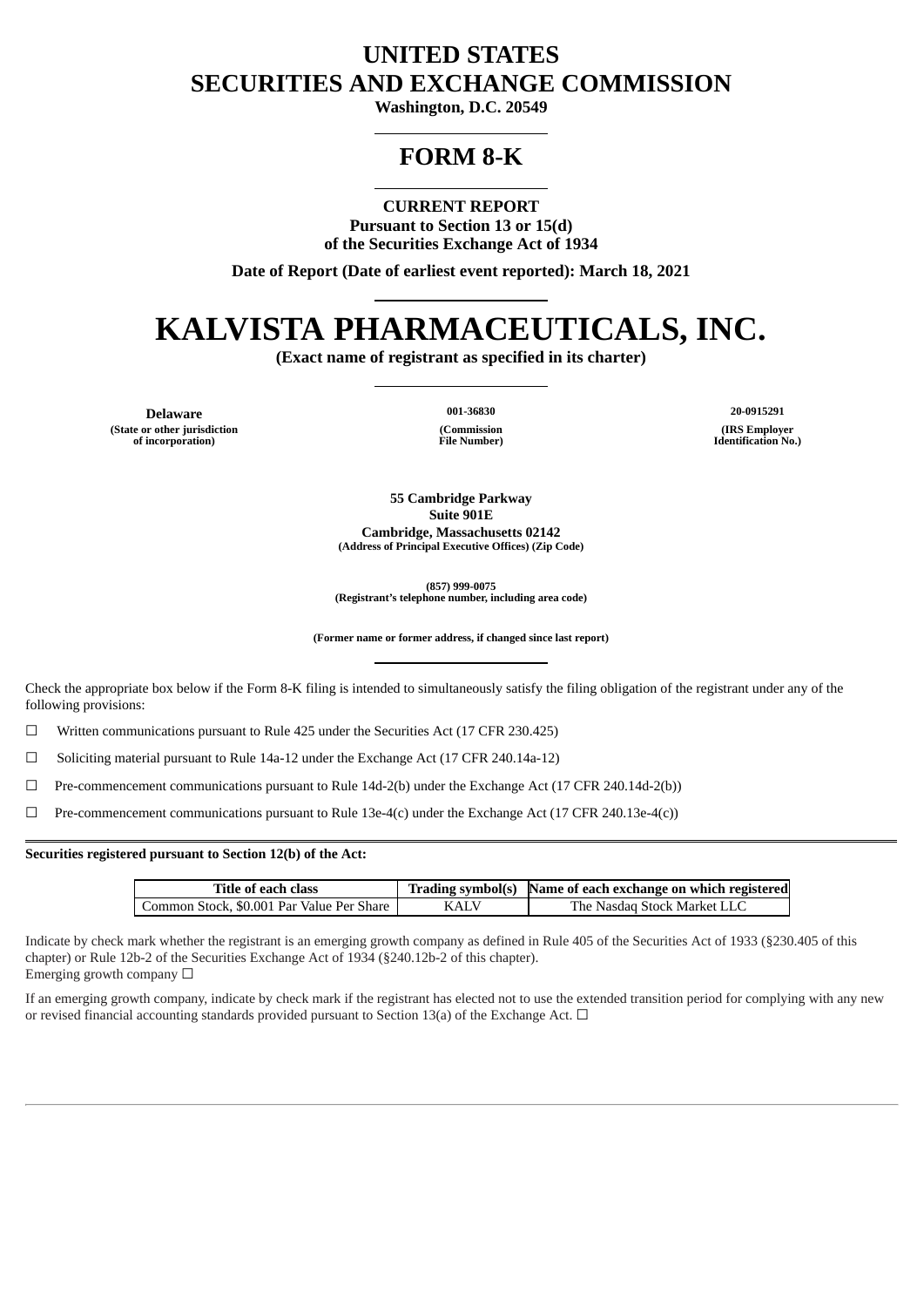#### Item 5.02. Departure of Directors or Certain Officers; Election of Directors; Appointment of Certain Officers; Compensatory Arrangements of *Certain Officers.*

## **Item 5.02(d)**

On March 18, 2021 upon the recommendation of the Nominating and Governance Committee of the Board of Directors ("*Board*") of KalVista Pharmaceuticals, Inc. (the "*Company*"), the Board approved the appointment of Nancy Stuart ("*Ms. Stuart*") to the Board and audit committee effective immediately, to serve until her successor is duly elected and qualified, or until her death, resignation or removal. Ms. Stuart will serve as a Class III Director whose term will expire at the Company's 2021 Annual Meeting of Stockholders when the Class III Directors will next be elected by the Company's stockholders.

There are no arrangements or understandings between Ms. Stuart and any other persons pursuant to which Ms. Stuart was named as a director. Ms. Stuart is not a party to any transaction required to be disclosed pursuant to Item 404(a) of Regulation S-K. Additionally, the Board has determined that Ms. Stuart satisfies the independence requirements of the NASDAQ Stock Market listing rules and the Securities and Exchange Commission for purposes of service on audit committees.

Ms. Stuart's compensation shall be consistent with the Company's policy for incoming non-employee directors, which provides for (i) an initial award upon such individual's first appointment to the Board, consisting of options to purchase 14,000 shares of the Company's common stock, and (ii) an annual retainer of \$40,000 paid in cash. In addition, Ms. Stuart will receive \$7,500 in committee fees per year for service on the audit committee.

In connection with her appointment to the Board, Ms. Stuart will execute the Company's standard form of indemnification agreement for directors.